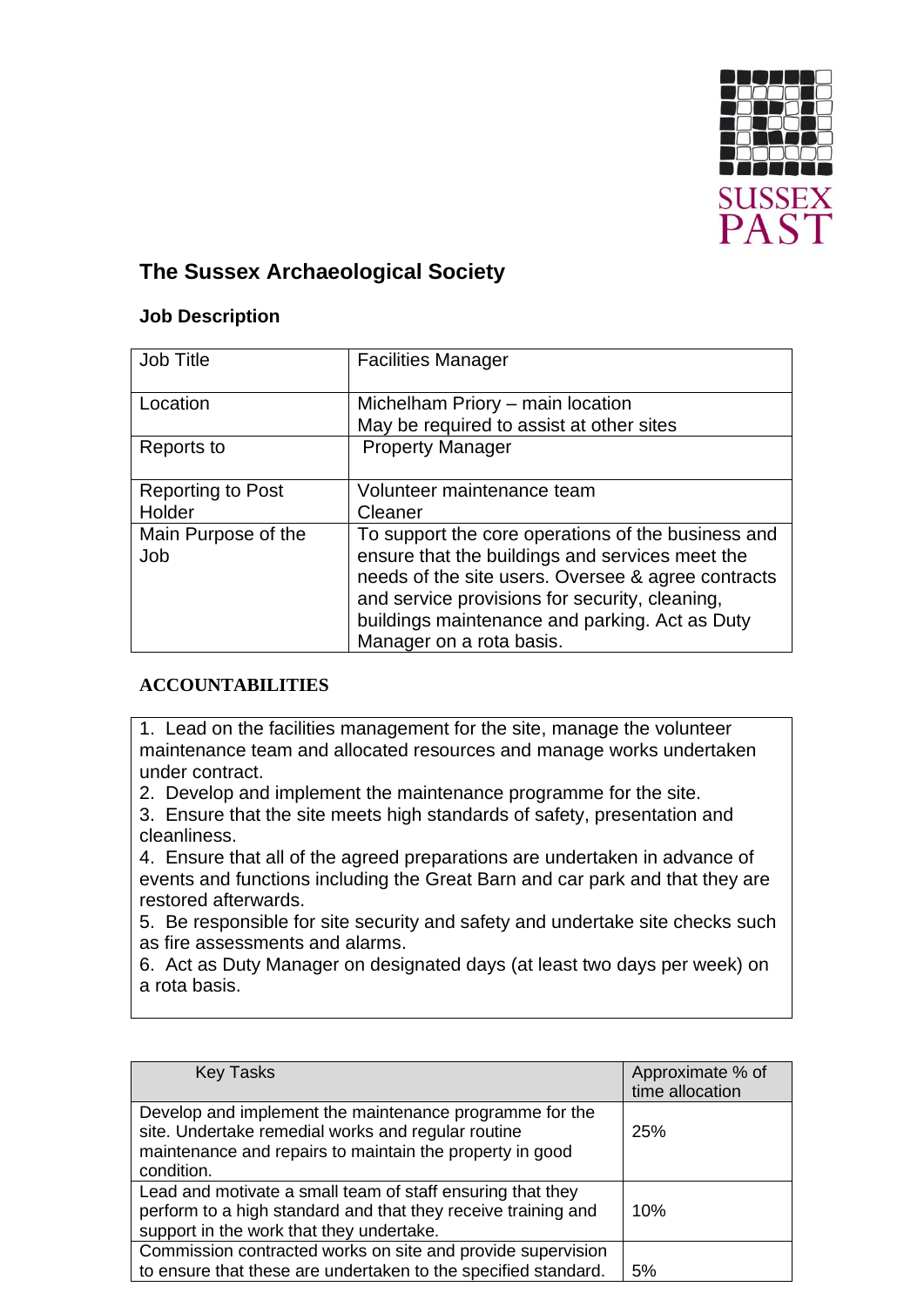| Responsibility for site security including opening and closing<br>the property, setting alarms, ensuring that the correct<br>procedures are followed and undertaking daily site inspections.                                                                                                 | 10% |
|----------------------------------------------------------------------------------------------------------------------------------------------------------------------------------------------------------------------------------------------------------------------------------------------|-----|
| Ensure that the preparations of the site are undertaken for<br>events and functions e.g. erecting marquees, setting out chairs<br>and tables, lighting and signage.                                                                                                                          | 15% |
| Undertake administrative tasks relating to the operational<br>management of the site and manage allocated resources.                                                                                                                                                                         | 10% |
| Provide support as required with till operations on site, which<br>will involve cash handling and occasional cover at the<br>Gatehouse for short periods.                                                                                                                                    | 5%  |
| Implement Health and Safety measures across the site<br>ensuring that the site is operated in a safe manner with respect<br>to all users (visitors, staff, volunteers and contractors).<br>Conduct risk assessments and review procedures as<br>necessary in consultation with your manager. | 15% |
| Ensure a high standard of cleaning throughout the site.                                                                                                                                                                                                                                      | 5%  |

Please note that the role involves manual lifting and handling and may involve ongoing physical effort, working at heights, in confined spaces and exposure to chemical substances on occasions.

There is a requirement for regular weekend working and bank holidays on a rota basis and will include some evening work, particularly in the summer season.

Please note that Michelham Priory is in a rural location without ready access to public transport particularly in the evenings and at weekends. The job requires driving to collect materials and meet suppliers etc. and to drive machinery and vehicles on site e.g. Gator. transporting heavy items by van, car or Gator.

**This job description sets out the key accountabilities of the post at the time when it was drawn up and is not an exhaustive list. The Society reserves the right to request staff to undertake work of a similar nature which might not be listed on the job description.**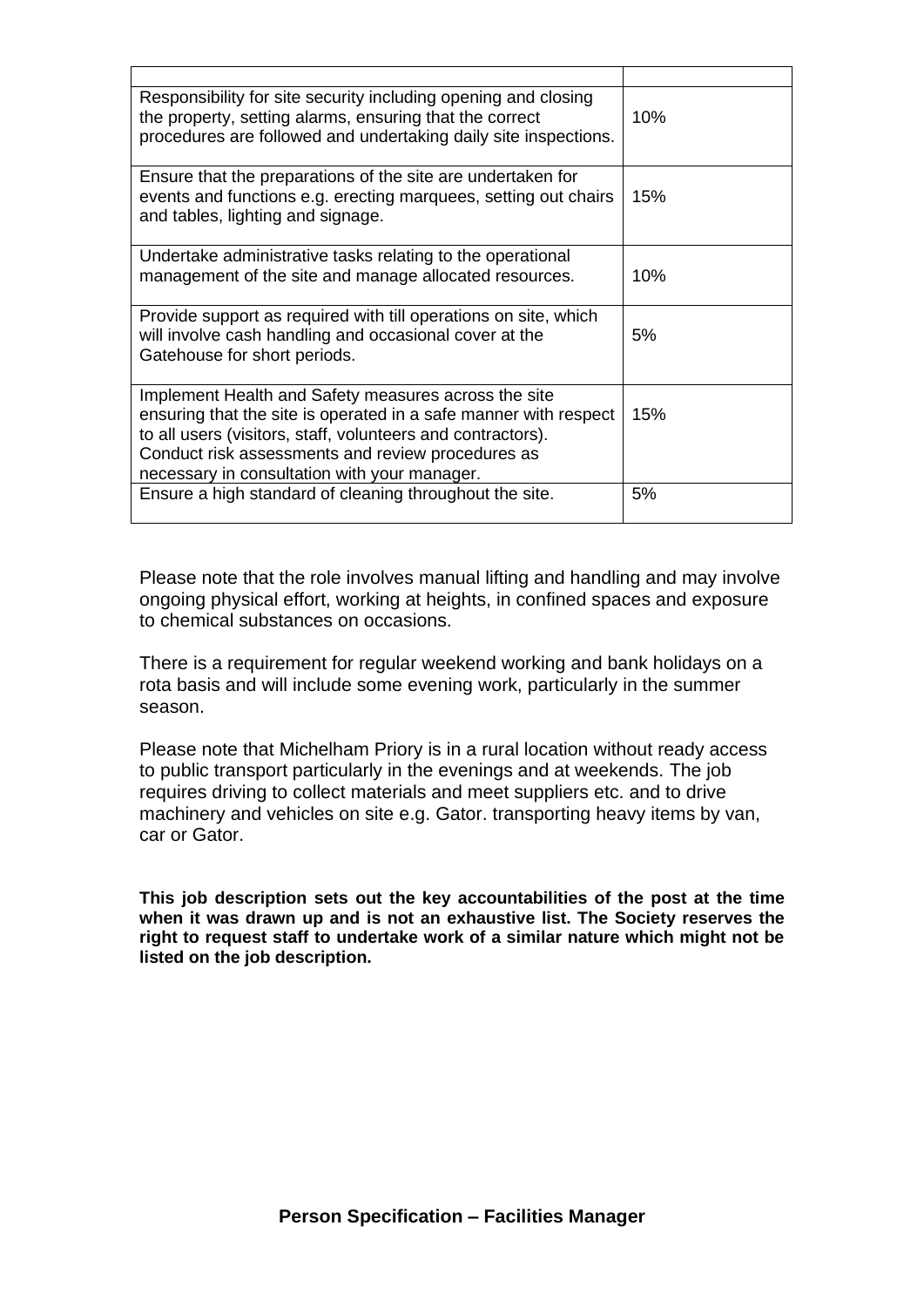| <b>Criteria</b>               | <b>Competency</b>                                                                                                                                                                               | <b>Essential</b> | <b>Desirable</b> |
|-------------------------------|-------------------------------------------------------------------------------------------------------------------------------------------------------------------------------------------------|------------------|------------------|
| Key abilities<br>and skills   | Good organisational ability in a busy<br>work environment                                                                                                                                       | $\sqrt{}$        |                  |
|                               | Good written and oral communication<br>skills including keeping accurate<br>records.                                                                                                            | V                |                  |
|                               | The ability to lead and motivate others                                                                                                                                                         |                  |                  |
|                               | Highly competent in range of practical<br>maintenance tasks/disciplines                                                                                                                         | $\sqrt{}$        |                  |
|                               |                                                                                                                                                                                                 | V                |                  |
|                               | An appreciation of customer care<br>and good interpersonal<br>communication skills                                                                                                              | $\sqrt{}$        |                  |
|                               | Administrative skills and ability to use<br>standard Microsoft office computer<br>applications                                                                                                  | V                |                  |
|                               | The ability to handle cash and<br>operate tills (training provided)                                                                                                                             | $\sqrt{}$        |                  |
|                               | A driving licence to drive a car or van,<br>tractor and towing trailer.                                                                                                                         | $\sqrt{}$        |                  |
| Education &<br>Qualifications | A relevant property qualification for<br>example, maintenance, estates,<br>facilities management, surveying<br>or<br>equivalent work experience                                                 |                  | $\sqrt{ }$       |
|                               | First Aid certificate (training provided)                                                                                                                                                       | V                |                  |
| Knowledge &<br>Experience     | Knowledge of the heritage sector with<br>experience of property or facilities<br>management or maintenance<br>including Listed Buildings and<br><b>Scheduled Ancient Monument</b><br>compliance | V                | $\sqrt{ }$       |
|                               | Demonstrable experience of<br>undertaking or supervising under<br>contract a range of property<br>maintenance functions preferably<br>including historic buildings                              | V                |                  |
|                               | A good understanding of health and<br>safety legislation, policies and<br>procedures applied to operational site<br>maintenance.                                                                | V                |                  |